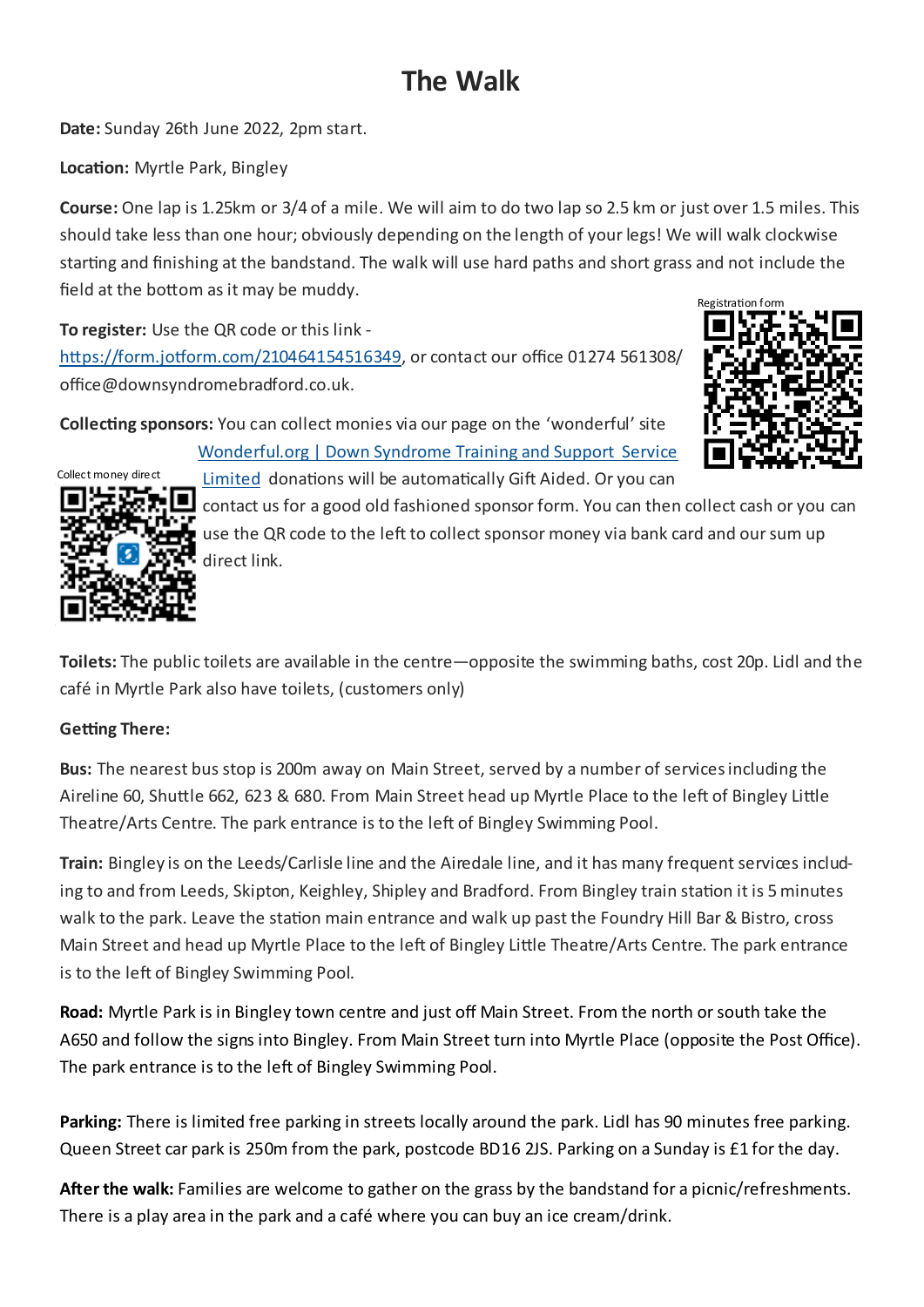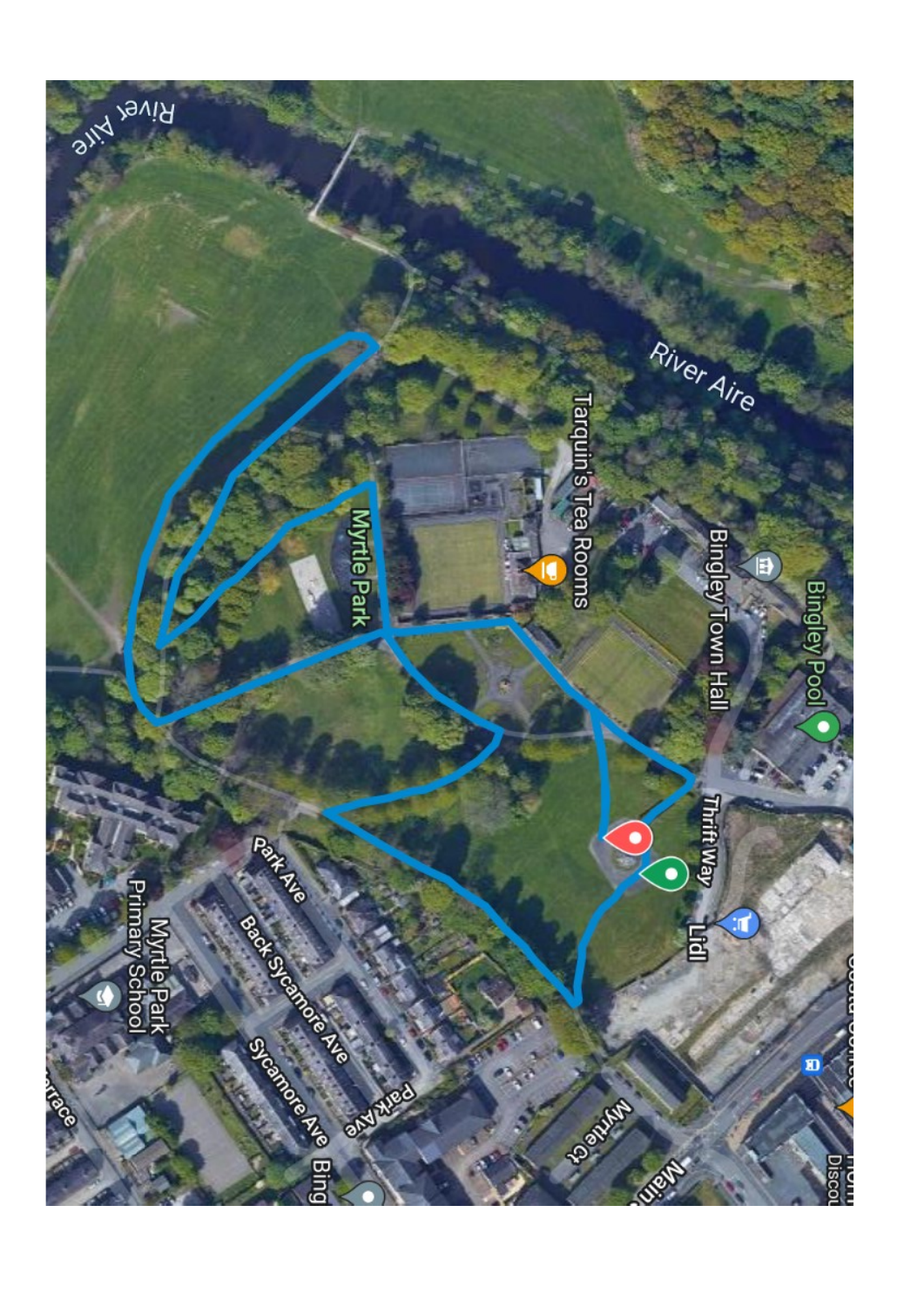

## Sunday 26th June 2022, 2pm start. Myrtle Park, Bingley

| First name and | Home address (not works)                                                                                                                                                                                                          | Postcode      | Gift aid*  | amount    | Date  |
|----------------|-----------------------------------------------------------------------------------------------------------------------------------------------------------------------------------------------------------------------------------|---------------|------------|-----------|-------|
| surname        |                                                                                                                                                                                                                                   |               |            |           | Rec'd |
| Ann somebody   | 51 Name of street                                                                                                                                                                                                                 | Full postcode | $\sqrt{ }$ | £1.00 per |       |
|                |                                                                                                                                                                                                                                   |               |            |           |       |
|                |                                                                                                                                                                                                                                   |               |            |           |       |
|                |                                                                                                                                                                                                                                   |               |            |           |       |
|                |                                                                                                                                                                                                                                   |               |            |           |       |
|                |                                                                                                                                                                                                                                   |               |            |           |       |
|                |                                                                                                                                                                                                                                   |               |            |           |       |
|                |                                                                                                                                                                                                                                   |               |            |           |       |
|                |                                                                                                                                                                                                                                   |               |            |           |       |
|                |                                                                                                                                                                                                                                   |               |            |           |       |
|                |                                                                                                                                                                                                                                   |               |            |           |       |
|                |                                                                                                                                                                                                                                   |               |            |           |       |
|                |                                                                                                                                                                                                                                   |               |            |           |       |
|                |                                                                                                                                                                                                                                   |               |            |           |       |
|                |                                                                                                                                                                                                                                   |               |            |           |       |
|                |                                                                                                                                                                                                                                   |               |            |           |       |
|                |                                                                                                                                                                                                                                   |               |            |           |       |
|                | It have ticked the box headed 'Gift Aid? √, I confirm that I am a UK I hcome or Capital Gains taxpayer. I have read this statement and want the<br>Town Syndrome Training & Sunnort Servcie I td to reclaim tax on the donation d |               |            |           |       |

pay an amount of Income Tax and/or Capital Gains Tax in the tax year at least equal to the amount of tax that all the charities I donate to, will reclaim on my gifts for that tax year. I understand that other taxes such as VAT and Council Tax do not qualify. I understand the charity will reclaim 25p of tax on every £1 that I have given.

giftaid it

The Pamela Sunter Centre 2 Whitley Street, Bingley **Bradford BD16 4JH** Tel 01274 561308 email office@downsyndromebradford.co.uk www.downsyndromebradford.com